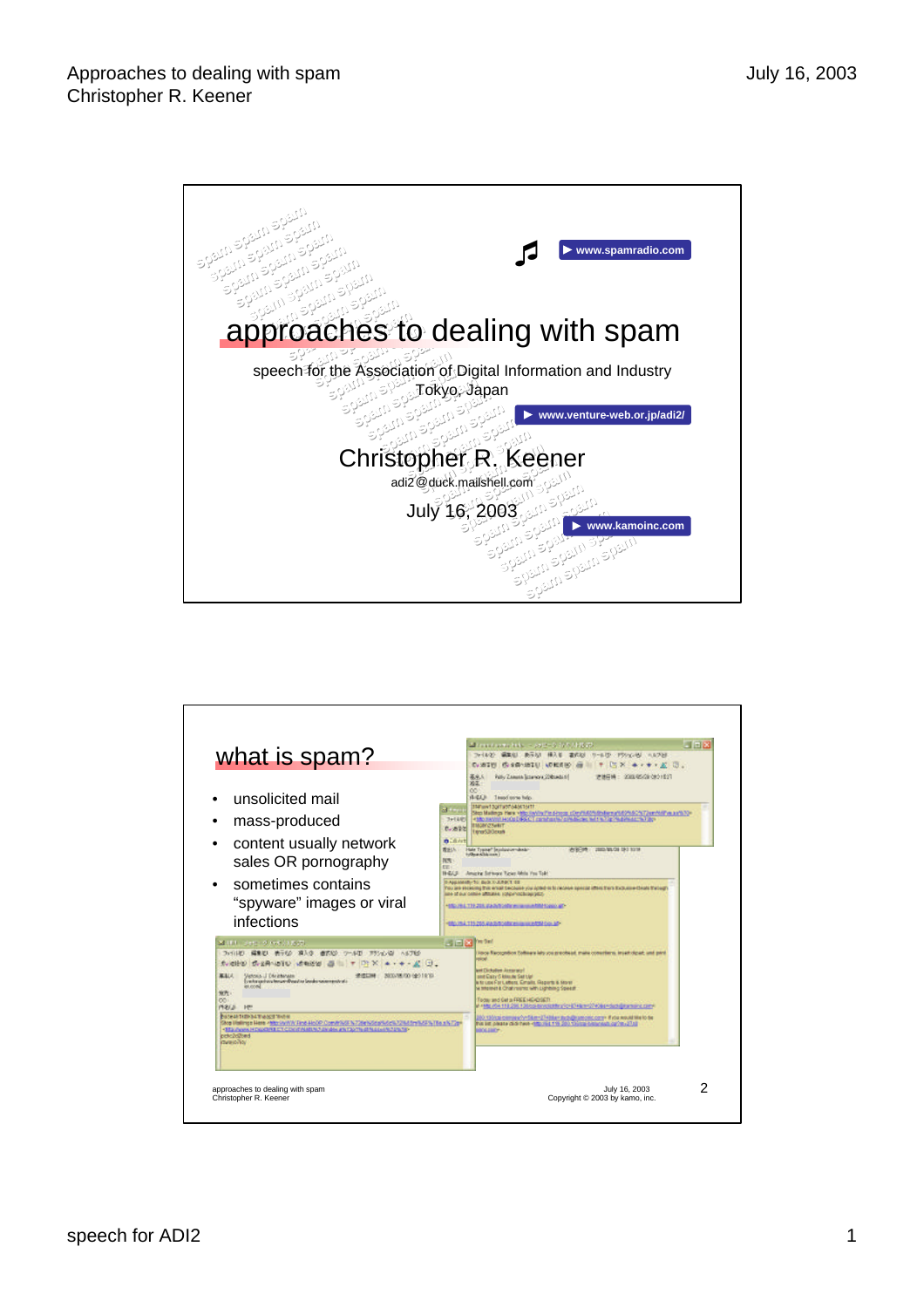

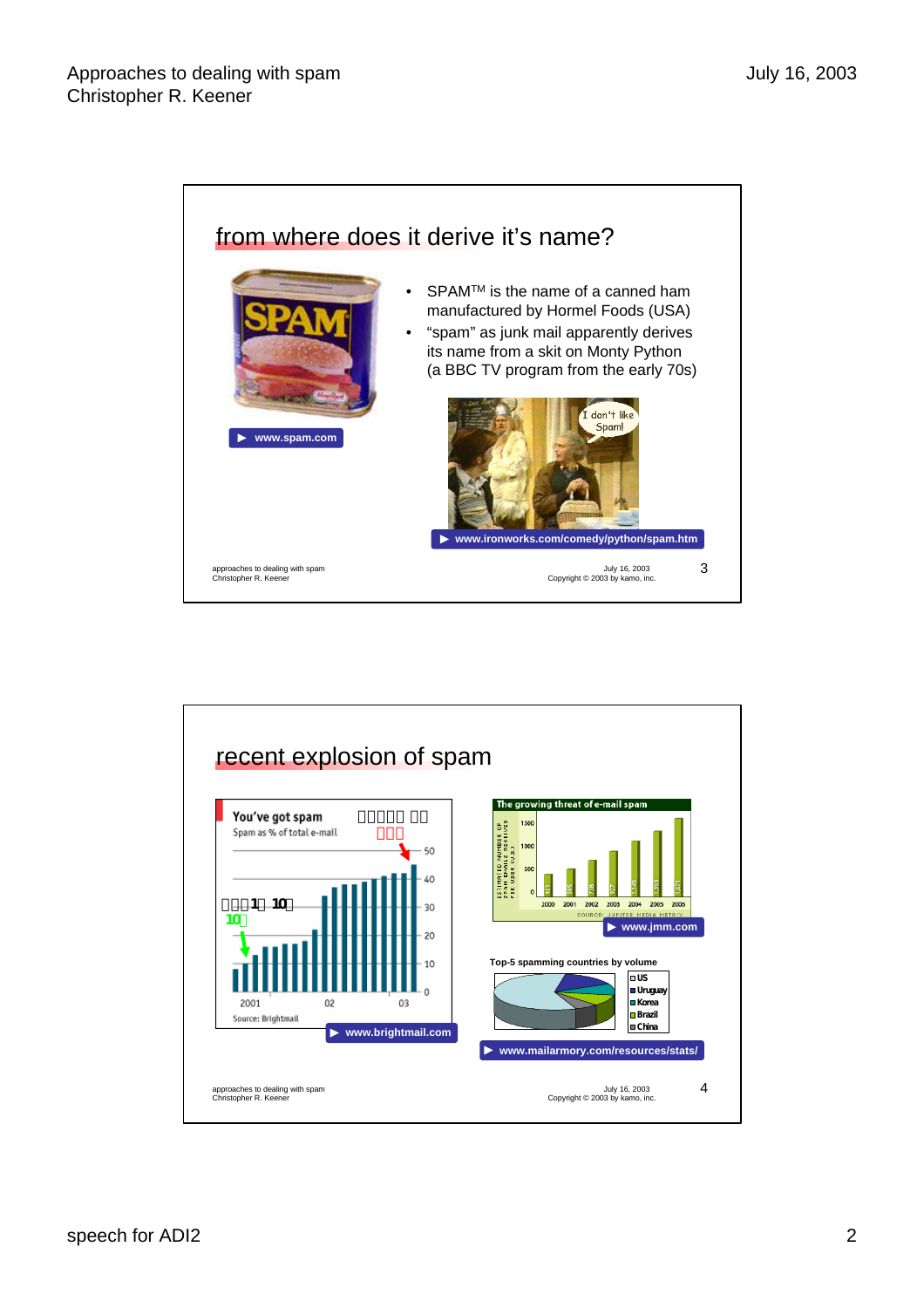

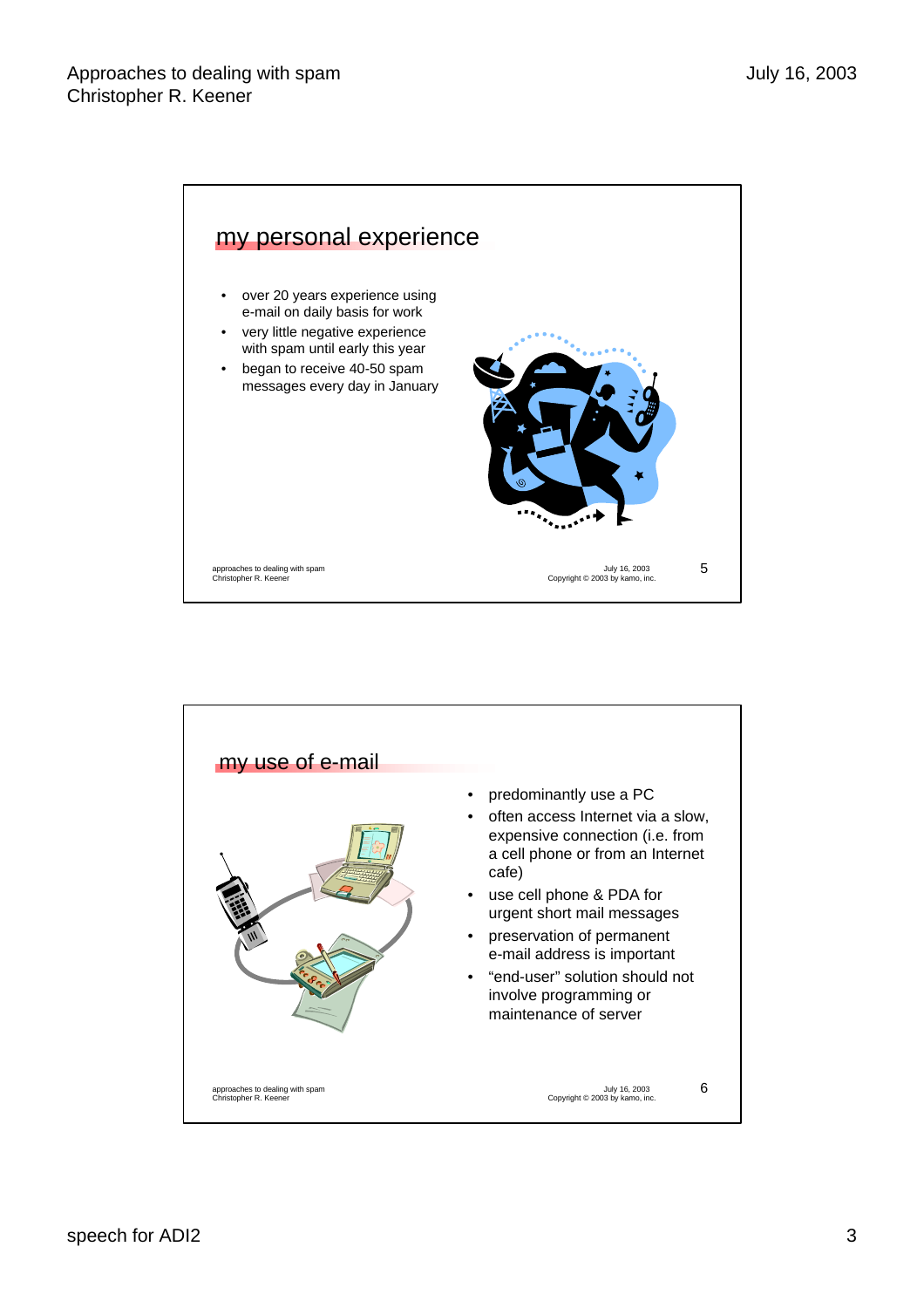|   | company name; location; URL                               | service content                                                               | background of company                                                                                                                      |
|---|-----------------------------------------------------------|-------------------------------------------------------------------------------|--------------------------------------------------------------------------------------------------------------------------------------------|
| D | <b>FireTrust</b><br>New Zealand<br>www.firetrust.com      | "MailWasher PRO" stand-alone application.                                     | Small independent start-up. Founded 2000. Good<br>personalized support by developers; cadre of<br>dedicated personal users.                |
| ② | <b>BrightMail</b><br>California USA<br>www.brightmail.com | Filter service based on "honey pot" concept.                                  | Small startup with financial backing from<br>Symantec. Founded 1998. Used by large US<br>corporations and ISPs (ATT, EarthLink, MSN).      |
| 3 | <b>MailShell</b><br>California USA<br>www.mailshell.com   | Web-based service which employs multiple<br>proprietary filtering approaches. | Small independent start-up. Founded 1999. Has<br>adopted several industry standards such as<br>TRUSTe's Postiva Trusted Sender technology. |
|   |                                                           |                                                                               |                                                                                                                                            |
|   |                                                           |                                                                               |                                                                                                                                            |

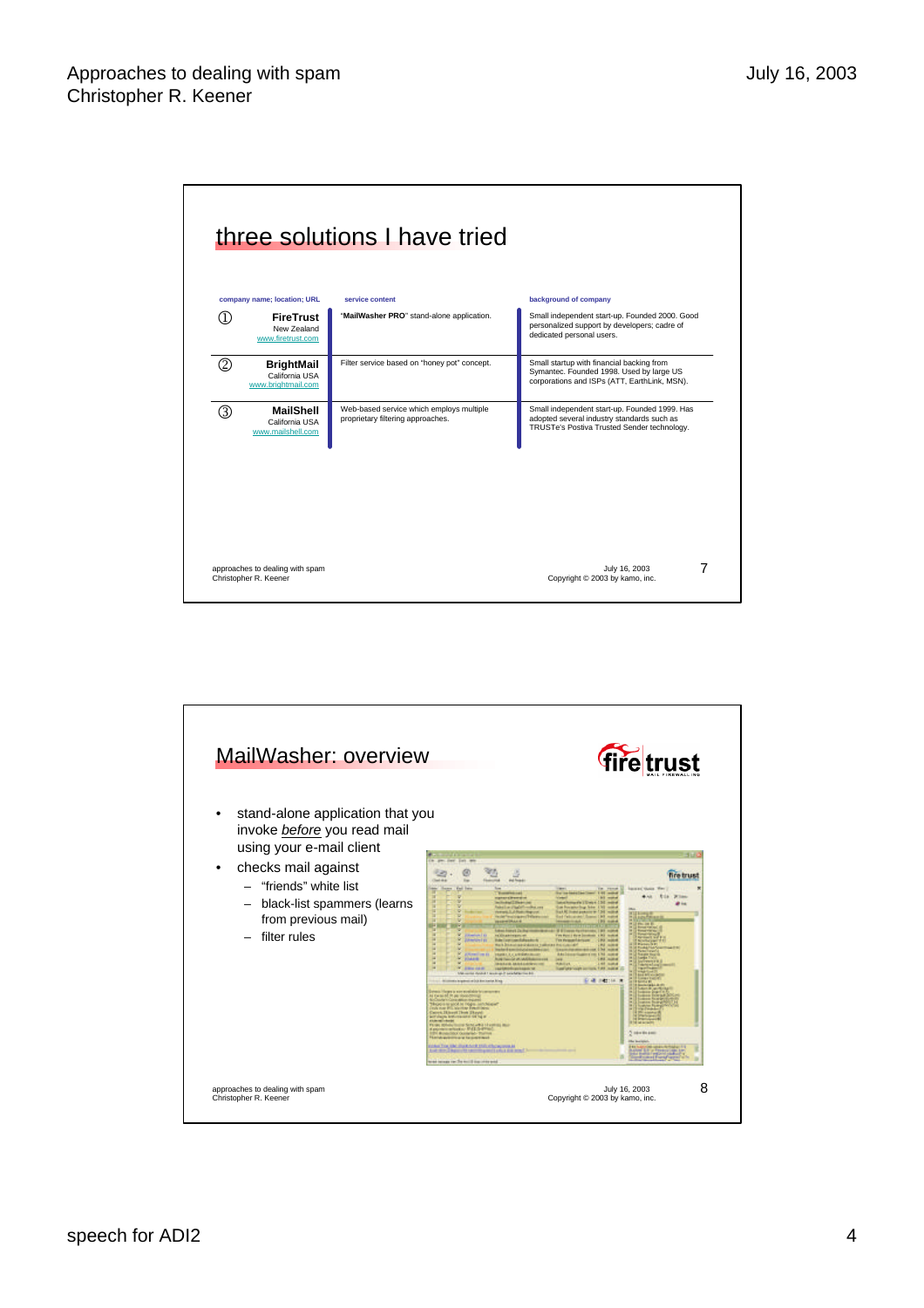

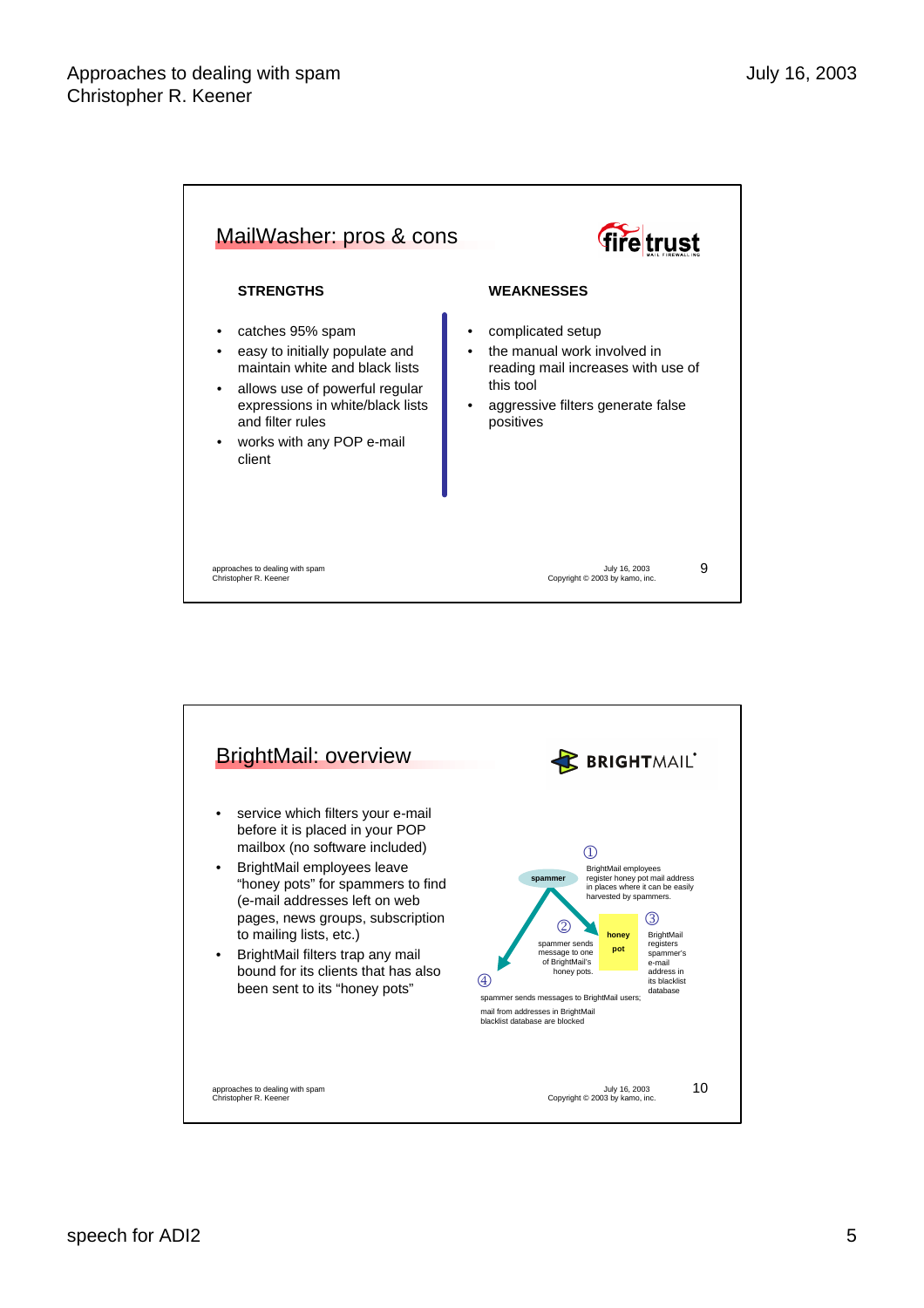

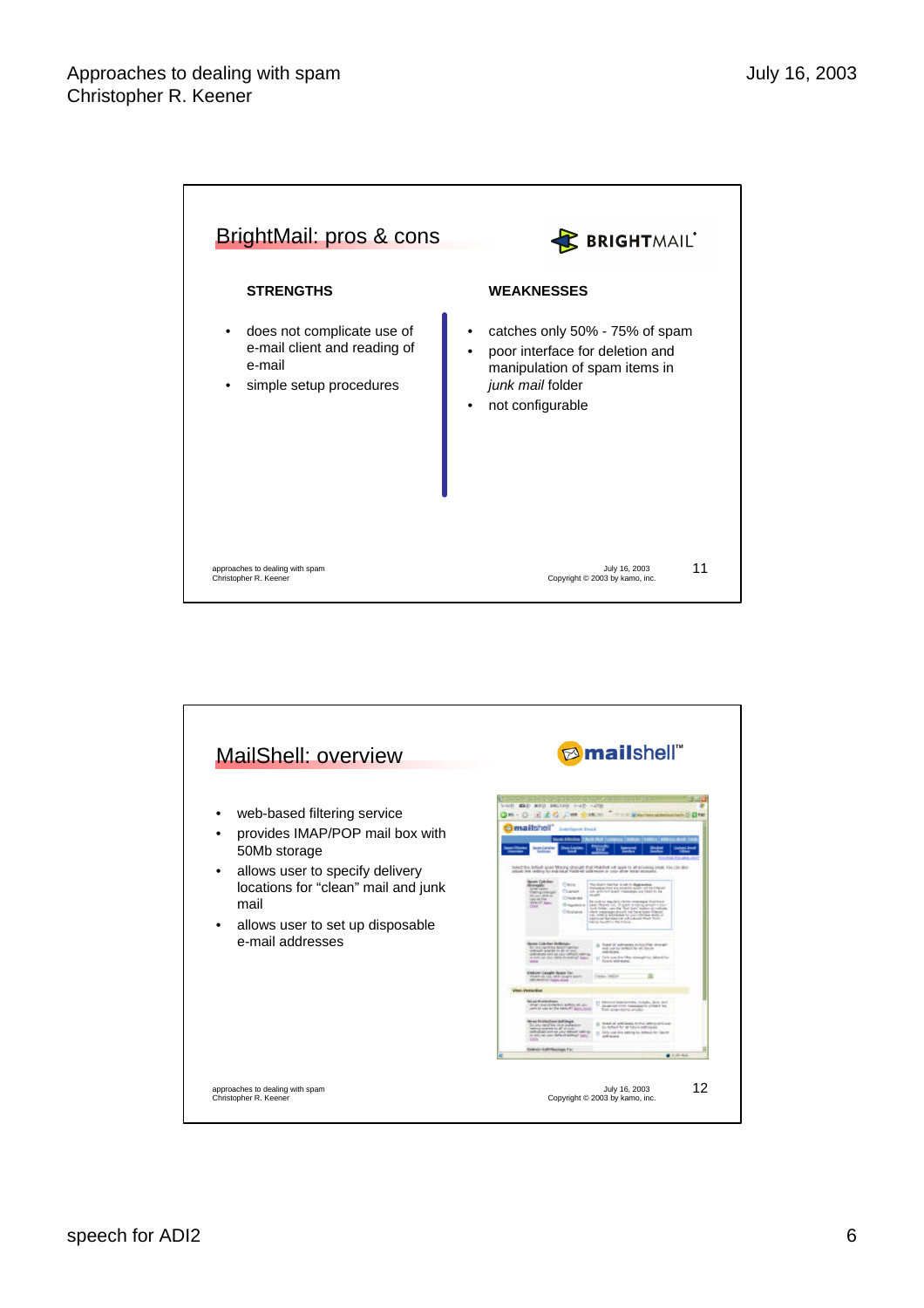